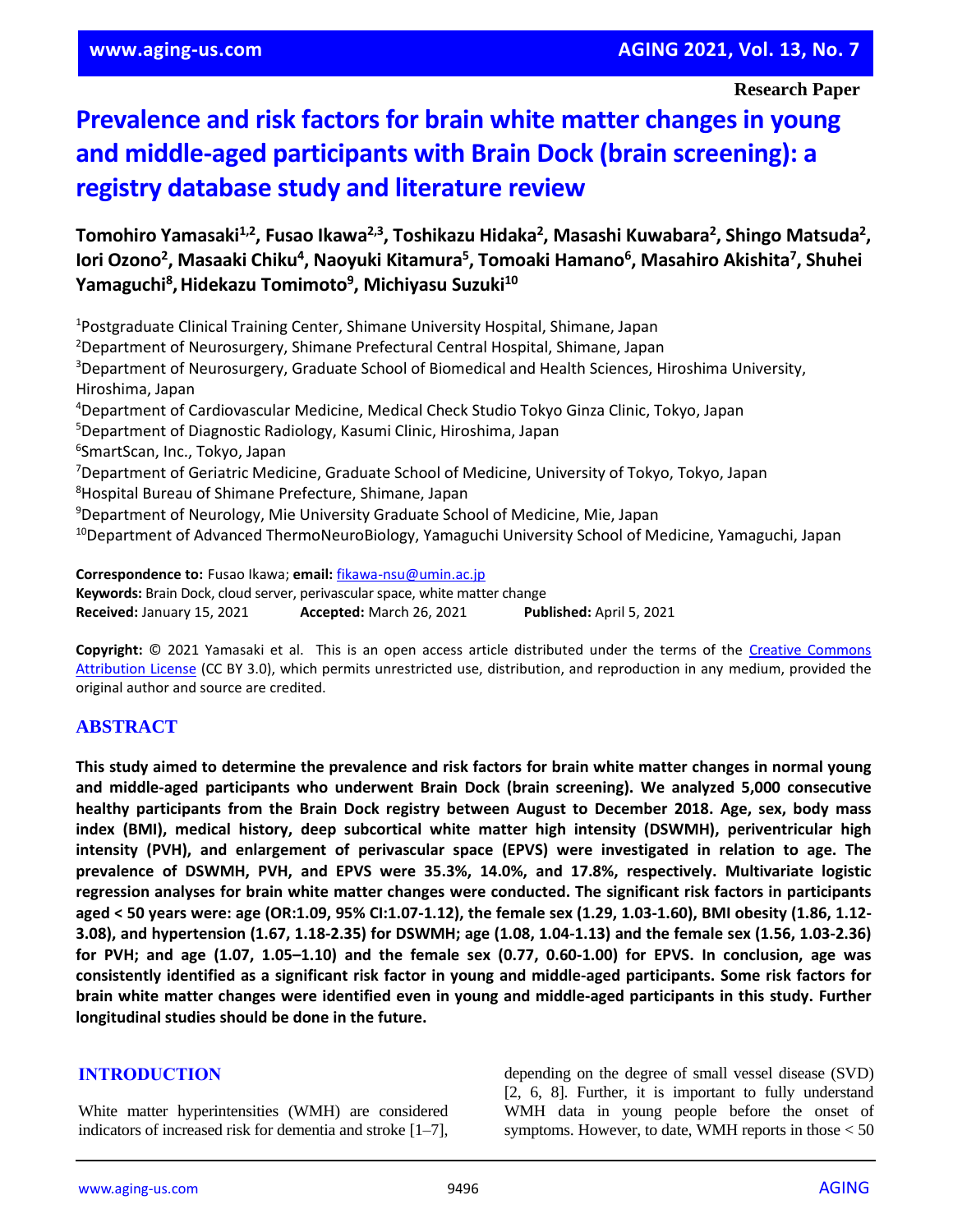years of age have been insufficient [9–11]. The perivascular space (PVS) has been reported to be an extension of the subarachnoid space surrounding the penetrating arteries [12]. Recently, the enlargement of the perivascular space (EPVS) was linked to lower cognitive performance in a healthy elderly population and in individuals with cerebral SVD [13]. This association may be related to the relationship between EPVS and the glymphatic/intramural periarterial drainage system reported by a large population-based setting [14]. However, there are many ambiguities regarding the significance of EPVS.

Having gained support by several organizations and municipalities since its inception in 1992, Brain Dock continues to be a widely available medical brain screening system in Japan [9]. Recently, Brain Dock has enabled remote diagnosis with automatically created databases using cloud storage; hence, online medical treatment in Japan has become increasingly promoted [15].

This study aimed to determine the prevalence of WMH and EPVS, and their corresponding risk factors in participants aged < 50 years by comparing their data from the Brain Dock registry with those of participants aged 50-59 years and  $\geq 60$  years.

## **RESULTS**

Table 1 shows the baseline characteristics, total prevalence rate, and prevalence in each age group. The average age was  $49.1 \pm 11.2$  years and age range were from 13 to 91 years old. The median age was 49 years and interquartile ranges were 42 and 57 years old. The prevalence of obesity based on BMI, hypertension, and dyslipidemia were 24.4%, 16.3%, and 16.1%, respectively. The prevalence of grade I or higher WMH increased with advancing age, as did the proportion of participants with hypertension and dyslipidemia

Tables 2–4 show the results of the multivariate logistic regression analysis for a positive change of grade I or higher in deep subcortical white matter high intensity (DSWMH), periventricular high intensity (PVH), and EPVS for participants aged  $< 50$  years, 50-59 years, and  $\geq 60$  years, respectively. Significant risk factors for a positive change in DSWMH in participants aged < 50 years were age (1.09, 1.07–1.12), the female sex (1.29, 1.03–1.60), BMI > 30 kg/m<sup>2</sup> (1.86, 1.12-3.08), and hypertension (1.67, 1.18–2.35); for participants aged 50- 59 years, they were age (1.08, 1.04-1.12), hypertension (1.90, 1.43-2.54) and diabetes mellitus (3.16, 1.75-5.69); and for participants aged  $\geq 60$  years, however, analysis revealed only age as a risk factor (1.09, 1.06–1.13) (Table 2). Figure 1 shows the results of the multivariate

logistic regression analysis for a positive change of grade I or higher in DSWMH for participants aged < 50 years, depicted as forest plots.

Significant risk factors for a positive change of grade I or higher PVH in participants aged < 50 years were age (1.08, 1.04–1.13) and the female sex (1.56, 1.03–2.36); for participants aged 50-59 years, they were age (1.16, 1.1-1.23) and hypertension (2.11, 1.46-3.05); and for participants aged  $\geq 60$  years, they included age (1.12, 1.08–1.15) and hypertension (2.23, 1.64–3.04) (Table 3). Figure 2 shows the results of the multivariate logistic regression analysis for a positive change of grade I or higher in PVH for participants aged < 50 years, depicted as forest plots.

The significant risk factors for positive changes in EPVS in participants aged  $< 50$  years were age (1.07, 1.05– 1.10) and the female sex (0.77, 0.60-1.00); for participants aged 50-59 years, it was the female sex  $(0.66, 0.50-0.87)$ ; for participants aged  $\geq 60$  years, it was hypertension  $(1.71, 1.25-2.35)$  (Table 4). Figure 3 shows the results of the multivariate logistic regression analysis for a positive change of grade I or higher in EPVS for participants aged < 50 years, depicted as forest plots.

#### **Prevalence of WMH among young and middle-aged participants**

The prevalence of grade I or higher DSWMH was 17.5% among participants aged  $\langle 50 \rangle$  years, in contrast to a prevalence of 73.2% among those aged  $\geq 60$  years. The prevalence of the same change in PVH was 4.0% among participants aged < 50 years, as compared to a prevalence of 43.1% among participants aged  $\geq 60$  years.

#### **Prevalence of WMH among young and middle-aged according to a literature review**

Review of the literatures indicated the prevalence of WMH as DSWMH and PVH among healthy individuals of  $\langle 50 \rangle$  years of age ranged from 3.0% to 66.7% (Table 5) [11, 16–22].

## **Prevalence of EPVS among young and middle-aged participants**

The prevalence of EPVS among patients aged  $< 50$ years was 12.0%, and that among participants aged  $\geq 60$ years was 29.7%.

## **Prevalence of EPVS among young and middle-aged according to a literature review**

Table 6 presents the prevalence rate of EPVS [23–30]. There are no reports on the prevalence of EPVS among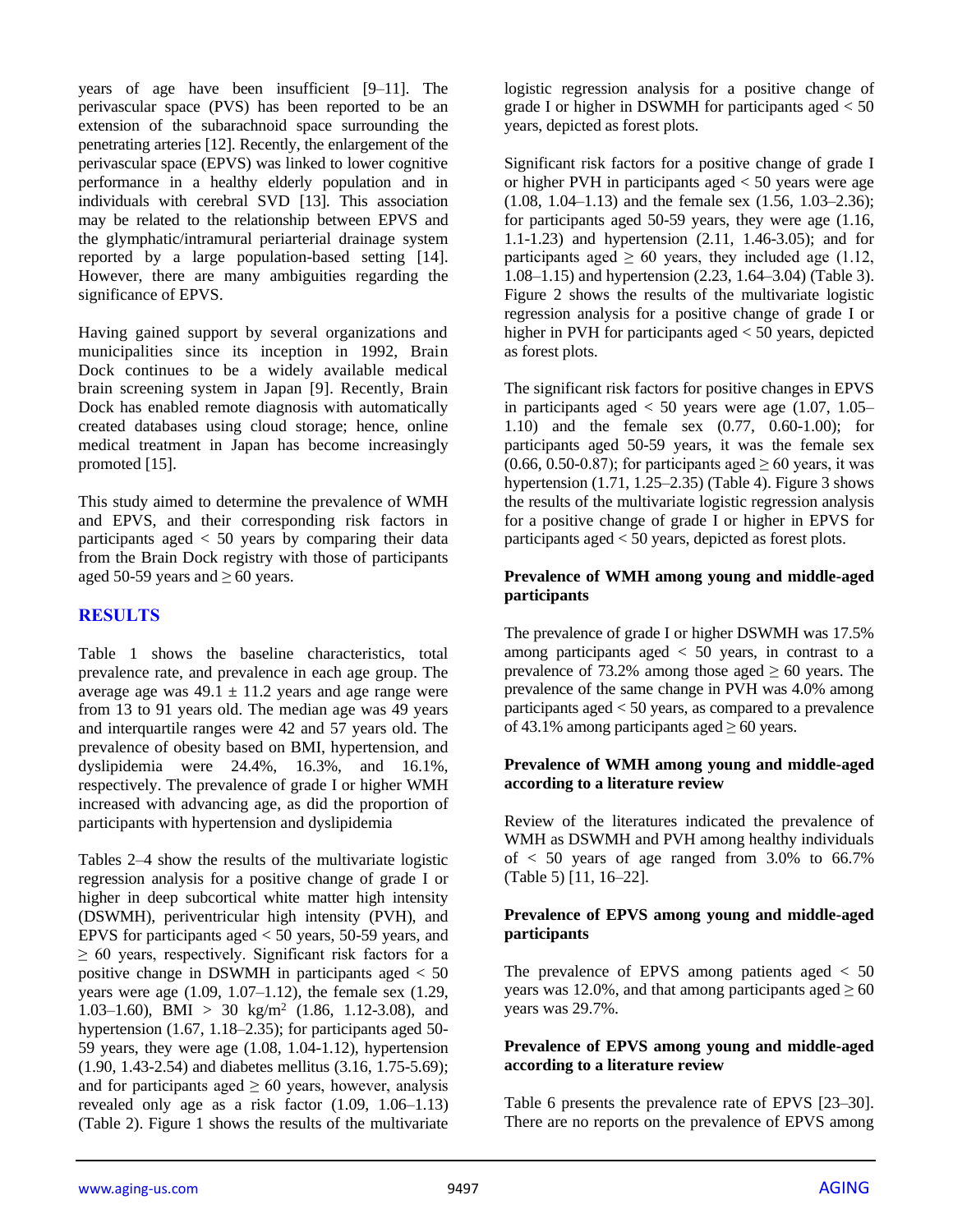|                      | <b>Total</b>    | $< 50$ years    | 50-59 years   | $\geq 60$ years |            |
|----------------------|-----------------|-----------------|---------------|-----------------|------------|
| Factor               | $n=5,000$       | $n=2,668$       | $n=1,408$     | $n = 924$       | $P$ value  |
| Age, mean (SD), y    | 49.1 (11.2)     | 40.8(6.4)       | 53.9(2.9)     | 65.9(5.1)       |            |
| Age, median (IQR), y | 49 (42,57)      | 42 (37,46)      | 53 (51,56)    | 65 (62,69)      |            |
| Age, range, y        | 13-91           | 13-49           | 50-59         | 60-91           |            |
| Sex, female          | 2,296 (45.9%)   | $1,162(43.6\%)$ | 695 (49.4%)   | 439 (47.5%)     | $0.001*$   |
| BMI $(kg/m^2)$       |                 |                 |               |                 | $0.005*$   |
| Skinny (< 18.5)      | 323 (6.5%)      | 189 (7.1%)      | 91 (6.5%)     | 43 (4.7%)       |            |
| Normal (18.5-25)     | 3,460 (69.2%)   | 1,874 (70.2%)   | 943 (67.0%)   | 643 (69.6%)     |            |
| Obesity1 (25-30)     | $1,029(20.6\%)$ | 508 (19.0%)     | 310 (22.0%)   | 211 (22.8%)     |            |
| Obesity2 ( $>$ 30)   | 188 (3.8%)      | 97 (3.6%)       | 64 (4.5%)     | 27 (2.9%)       |            |
| Medical history      |                 |                 |               |                 |            |
| Hypertension         | 814 (16.3%)     | 197 (7.4%)      | 281 (20.0%)   | 336 (36.4%)     | $< 0.001*$ |
| Diabetes mellitus    | 205 (4.1%)      | 36(1.3%)        | 63 (4.5%)     | 106 (11.5%)     | $< 0.001*$ |
| Dyslipidemia         | 807 (16.1%)     | 267 (10.0%)     | 292 (20.7%)   | 248 (26.8%)     | $< 0.001*$ |
| <b>Stroke</b>        | 13 (0.3%)       | $7(0.3\%)$      | $3(0.2\%)$    | $3(0.3\%)$      | 0.493      |
| Surgery              | 1,647 (32.9%)   | 713 (26.7%)     | 543 (38.6%)   | 391 (42.3%)     | $< 0.001*$ |
| <b>DSWMH</b>         |                 |                 |               |                 | $< 0.001*$ |
| Grade 0              | 3,237 (64.7%)   | 2,202 (82.5%)   | 787 (55.9%)   | 248 (26.8%)     |            |
| Grade I              | 1,382 (27.6%)   | 430 (16.1%)     | 520 (36.9%)   | 432 (46.8%)     |            |
| Grade II             | 359 (7.2%)      | 35 (1.3%)       | 97 (6.9%)     | 227 (24.6%)     |            |
| Grade III            | 22 (0.4%)       | $1(0.0\%)$      | $4(0.3\%)$    | $17(1.8\%)$     |            |
| Grade IV             | $0(0.0\%)$      | $0(0.0\%)$      | $0(0.0\%)$    | $0(0.0\%)$      |            |
| <b>PVH</b>           |                 |                 |               |                 | $< 0.001*$ |
| Grade 0              | 4,298 (86.0%)   | 2,562 (96.0%)   | 1,210 (85.9%) | 526 (56.9%)     |            |
| Grade I              | 608 (12.2%)     | 102 (3.8%)      | 184 (13.1%)   | 322 (34.8%)     |            |
| Grade II             | 93 (1.9%)       | $4(0.1\%)$      | $14(1.0\%)$   | 75 (8.1%)       |            |
| Grade III            | $1(0.0\%)$      | $0(0.0\%)$      | $0(0.0\%)$    | $1(0.1\%)$      |            |
| Grade IV             | $0(0.0\%)$      | $0(0.0\%)$      | $0(0.0\%)$    | $0(0.0\%)$      |            |
| <b>EPVS</b>          |                 |                 |               |                 | $< 0.001*$ |
| Grade 0              | 4,111 (82.2%)   | 2,347 (88.0%)   | 1,114 (79.1%) | 650 (70.3%)     |            |
| Grade I              | 760 (15.2%)     | 305 (11.4%)     | 247 (17.6%)   | 208 (22.5%)     |            |
| Grade II             | $117(2.3\%)$    | $15(0.6\%)$     | 44 (3.1%)     | 58 (6.3%)       |            |
| Grade III            | $12(0.2\%)$     | $1(0.0\%)$      | $3(0.2\%)$    | $8(0.9\%)$      |            |

**Table 1. Baseline characteristics of participants by age.**

BMI, body mass index; DSWMH, deep subcortical white matter high intensity; EPVS, enlargement of perivascular space; PVH, periventricular hyperintensity.

young and middle-aged individuals aged < 50 years; hence, we only included data on participants without age restrictions. The evaluation was mainly based on lesion count: from 2.1 to 30.8 in a healthy population.

## **DISCUSSION**

#### **Prevalence and risk factors of WMH in young and middle-aged people**

The present study found that the prevalence of grade I or higher DSWMH and PVH were 17.5% and 4.0%, respectively, among participants aged < 50 years. Although the prevalence of WMH among young and middle-aged individuals ranged widely, these results fell within previously reported ranges [11, 16–22]. Because two studies used automated tools [17, 20], higher prevalences of WMH lesions were shown in these two studies. Using a 3D fluid-attenuated inversion recovery (FLAIR) sequence [21], another investigation reported a relatively higher prevalence of WMH lesions than did studies that used other sequences, furthermore a study on individuals with bipolar disorders showed a higher prevalence of DSWMH lesions than did the other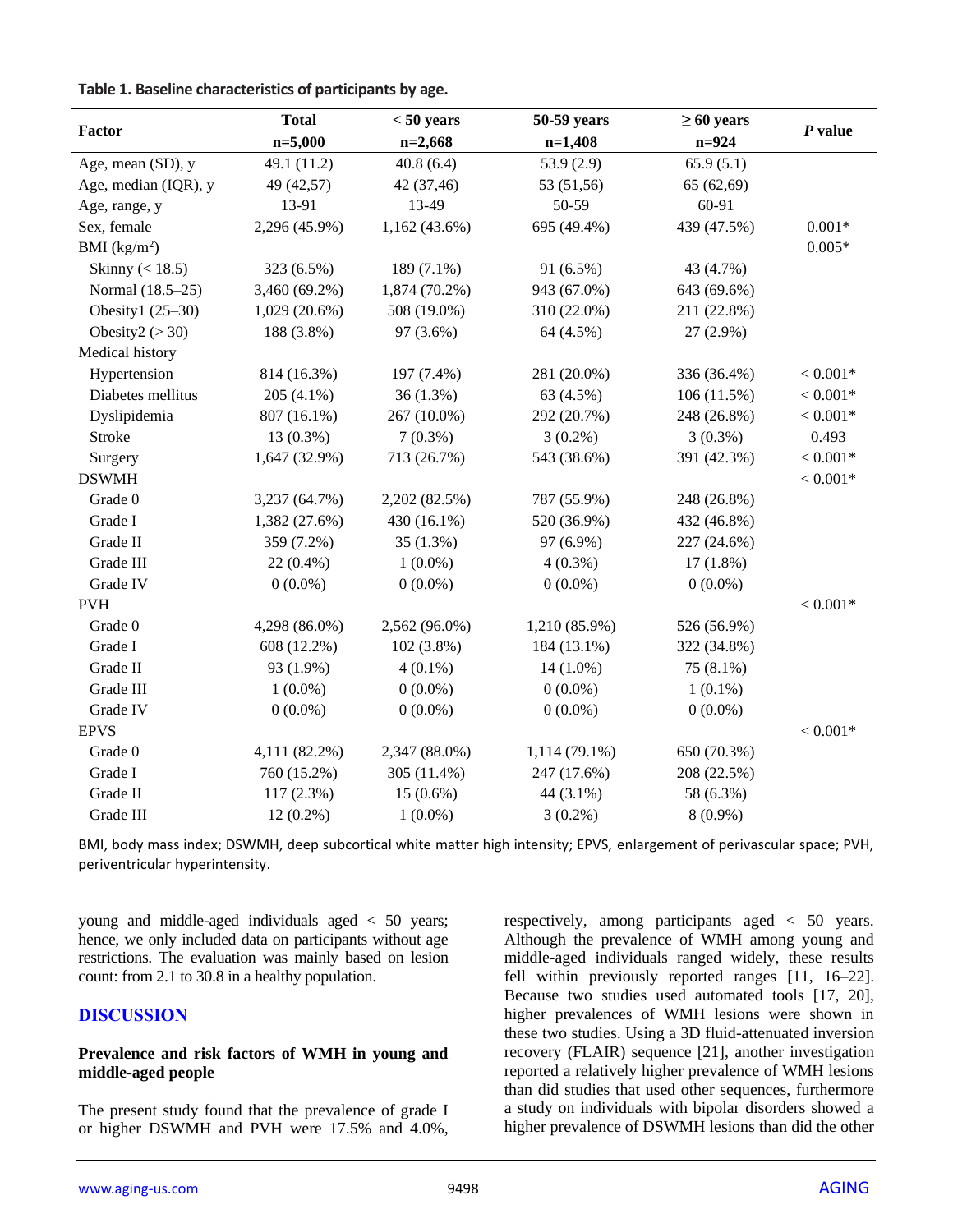|                          | The participants $< 50$ years | The participants 50-59 years |                      | The participants $\geq 60$ years |                      |               |
|--------------------------|-------------------------------|------------------------------|----------------------|----------------------------------|----------------------|---------------|
| Positive number $(\% )$  | 466(17.5%)                    |                              |                      | $621(44.1\%)$                    |                      | $676(73.2\%)$ |
| factor                   | Odds ratios (95% CI)          | P value                      | Odds ratios (95% CI) | P value                          | Odds ratios (95% CI) | P value       |
| Age                      | $1.09(1.07-1.12)$             | $< 0.001*$                   | $1.08(1.04-1.12)$    | $< 0.001*$                       | $1.09(1.06-1.13)$    | $< 0.001*$    |
| Sex, female              | $1.29(1.03-1.60)$             | $0.024*$                     | $1.14(0.91-1.44)$    | 0.251                            | $1.24(0.91-1.70)$    | 0.175         |
| BMI (kg/m <sup>2</sup> ) |                               |                              |                      |                                  |                      |               |
| Skinny $(< 18.5)$        | $0.88(0.57-1.37)$             | 0.571                        | $0.98(0.62 - 1.53)$  | 0.920                            | $1.27(0.58-2.78)$    | 0.551         |
| Normal (18.5–25)         | Reference                     |                              | Reference            |                                  | Reference            |               |
| Obesity $1(25-30)$       | $1.16(0.89-1.51)$             | 0.275                        | $0.85(0.64-1.12)$    | 0.248                            | $0.96(0.66-1.39)$    | 0.833         |
| Obesity $2 (> 30)$       | $1.86(1.12-3.08)$             | $0.016*$                     | $0.72(0.41-1.26)$    | 0.251                            | $0.82(0.34-1.98)$    | 0.655         |
| Medical history          |                               |                              |                      |                                  |                      |               |
| Hypertension             | $1.67(1.18-2.35)$             | $0.004*$                     | $1.90(1.43-2.54)$    | $< 0.001*$                       | $1.28(0.91-1.80)$    | 0.157         |
| Diabetes mellitus        | $0.70(0.30-1.62)$             | 0.398                        | $3.16(1.75-5.69)$    | $< 0.001*$                       | $0.99(0.60-1.62)$    | 0.963         |
| Dyslipidemia             | $1.04(0.74-1.44)$             | 0.833                        | $0.79(0.60-1.05)$    | 0.105                            | $0.91(0.64-1.28)$    | 0.575         |
| Stroke                   | $0.49(0.06-4.39)$             | 0.528                        | $3.10(0.26 - 36.47)$ | 0.369                            | $0.70(0.06-8.31)$    | 0.780         |
| Surgery                  | $1.00(0.80-1.26)$             | 0.968                        | $0.88(0.70-1.10)$    | 0.249                            | $1.20(0.88-1.64)$    | 0.241         |

**Table 2. Multivariate logistic regression analysis for the positive change of grade I or higher DSWMH in participants aged < 50 years, 50-59 years and ≥ 60 years.**

BMI, body mass index; CI, confidence interval; DSWMH, deep subcortical white matter high intensity.

\*: A significant factor included in the 95% confidence interval.

| Table 3. Multivariate logistic regression analysis for the positive change of grade I or higher PVH in participants aged |  |
|--------------------------------------------------------------------------------------------------------------------------|--|
| $\le$ 50 years, 50-59 years and $\ge$ 60 years.                                                                          |  |

|                         | The participants $< 50$ years |            | The participants 50-59 years |            | The participants $\geq 60$ years |            |  |
|-------------------------|-------------------------------|------------|------------------------------|------------|----------------------------------|------------|--|
| Positive number $(\% )$ | $106(4.0\%)$                  |            | $198(14.1\%)$                |            | $398(43.1\%)$                    |            |  |
| factor                  | Odds ratios (95% CI)          | P value    | Odds ratios (95% CI)         | P value    | Odds ratios (95% CI)             | P value    |  |
| Age                     | $1.08(1.04-1.13)$             | $< 0.001*$ | $1.16(1.1-1.23)$             | $< 0.001*$ | $1.12(1.08-1.15)$                | $< 0.001*$ |  |
| Sex, female             | $1.56(1.03-2.36)$             | $0.037*$   | $1.16(0.84-1.62)$            | 0.367      | $1.19(0.89-1.60)$                | 0.235      |  |
| BMI $(kg/m2)$           |                               |            |                              |            |                                  |            |  |
| Skinny $(< 18.5)$       | $0.91(0.40-2.03)$<br>0.812    |            | $0.68(0.33-1.43)$            | 0.311      | $1.18(0.60-2.32)$                | 0.631      |  |
| Normal (18.5–25)        | Reference                     |            | Reference                    |            | Reference                        |            |  |
| Obesity1 $(25-30)$      | $0.86(0.50-1.49)$             | 0.589      | $0.81(0.54-1.22)$            | 0.314      | $1.02(0.73-1.45)$                | 0.888      |  |
| Obesity $2 (> 30)$      | $1.60(0.64-4.03)$             | 0.317      | $0.9(0.43-1.85)$             | 0.766      | $0.58(0.24-1.37)$                | 0.211      |  |
| Medical history         |                               |            |                              |            |                                  |            |  |
| Hypertension            | $1.64(0.87-3.09)$             | 0.124      | $2.11(1.46-3.05)$            | $< 0.001*$ | $2.23(1.64-3.04)$                | $< 0.001*$ |  |
| Diabetes mellitus       | $0.42(0.05-3.32)$             | 0.407      | $1.82(0.96-3.43)$            | 0.065      | $1.05(0.67-1.64)$                | 0.840      |  |
| Dyslipidemia            | $0.82(0.41-1.63)$             | 0.562      | $1.13(0.78-1.64)$            | 0.528      | $0.84(0.61-1.16)$                | 0.285      |  |
| Stroke                  | $2.72(0.27-27.22)$            | 0.396      | N/A                          |            | $3.46(0.29 - 41.85)$             | 0.328      |  |
| Surgery                 | $1.17(0.77-1.80)$             | 0.458      | $0.83(0.6-1.15)$             | 0.269      | $1.16(0.87-1.54)$                | 0.312      |  |

BMI, body mass index; CI, confidence interval; N/A, not applicable; PVH, periventricular intensity.

\*: A significant factor included in the 95% confidence interval.

reports [22]. The prevalence of DSWMH and PVH in patients with bipolar disorder who were < 30 years of age was  $> 40\%$  and as high as 25%, respectively [22]. Excluding these reports, the prevalence rate of WMH in young and middle-aged adults ranged from 3.0% to 5.3%.

The present study found age to be a common risk factor for DSWMH and PVH regardless of the age group or the location of WMH. Female sex was a common risk factor for DSWMH and PVH among participants aged < 50 years, regardless of the location of WMH. Hypertension was a risk factor for DSWMH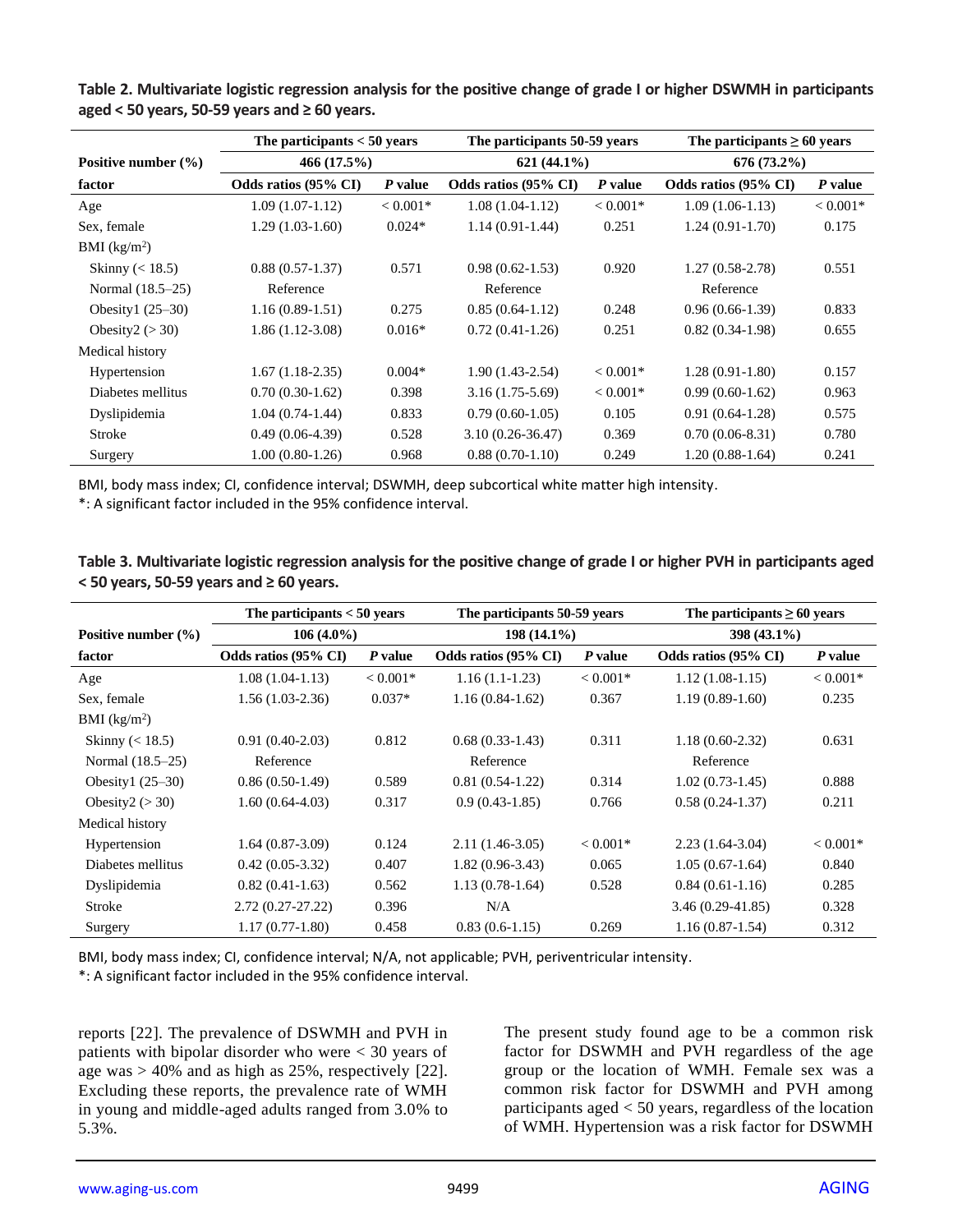|                          | The participants $< 50$ years |            | The participants 50-59 years |          | The participants $\geq 60$ years |          |  |
|--------------------------|-------------------------------|------------|------------------------------|----------|----------------------------------|----------|--|
| Positive number $(\% )$  | $321(12.0\%)$                 |            | 294 (20.9%)                  |          | 274(29.7%)                       |          |  |
| factor                   | Odds ratios (95% CI)          | P value    | Odds ratios (95% CI)         | P value  | Odds ratios (95% CI)             | P value  |  |
| Age                      | $1.07(1.05-1.10)$             | $< 0.001*$ | $1.03(0.98-1.08)$            | 0.209    | $1.01(0.98-1.04)$                | 0.658    |  |
| Sex, female              | $0.77(0.60-1.00)$             | $0.048*$   | $0.66(0.50-0.87)$            | $0.003*$ | $0.78(0.57-1.05)$                | 0.100    |  |
| BMI (kg/m <sup>2</sup> ) |                               |            |                              |          |                                  |          |  |
| Skinny $(< 18.5)$        | $1.09(0.66-1.82)$             | 0.735      | $1.26(0.73-2.17)$            | 0.408    | $0.85(0.40-1.80)$                | 0.677    |  |
| Normal (18.5–25)         | Reference                     |            | Reference                    |          | Reference                        |          |  |
| Obesity $1(25-30)$       | $1.26(0.94-1.69)$             | 0.123      | $0.97(0.70-1.34)$            | 0.849    | $0.82(0.57-1.18)$                | 0.294    |  |
| Obesity $2 (> 30)$       | $1.53(0.84-2.76)$             | 0.163      | $0.83(0.43-1.59)$            | 0.567    | $1.42(0.64 - 3.17)$              | 0.392    |  |
| Medical history          |                               |            |                              |          |                                  |          |  |
| Hypertension             | $1.22(0.81-1.83)$             | 0.344      | $1.26(0.90-1.76)$            | 0.179    | $1.71(1.25-2.35)$                | $0.001*$ |  |
| Diabetes mellitus        | $1.50(0.67-3.39)$             | 0.324      | $1.32(0.73-2.40)$            | 0.360    | $1.12(0.71-1.75)$                | 0.630    |  |
| Dyslipidemia             | $0.88(0.60-1.30)$             | 0.525      | $1.04(0.75-1.44)$            | 0.832    | $0.96(0.69-1.34)$                | 0.806    |  |
| Stroke                   | N/A                           |            | N/A                          |          | N/A                              |          |  |
| Surgery                  | $1.00(0.76-1.30)$             | 0.975      | $1.08(0.82 - 1.41)$          | 0.589    | $1.16(0.86-1.55)$                | 0.329    |  |

**Table 4. Multivariate logistic regression analysis for the positive change of grade I or higher EPVS in participants aged < 50 years, 50-59 years and ≥ 60 years.**

BMI, body mass index; CI, confidence interval; EPVS, enlargement of perivascular space; N/A, not applicable.

\*: A significant factor included in the 95% confidence interval.



Figure 1. Forest plot of multivariate logistic regression analysis for a positive change of DSWMH (< 50). BMI, body mass index; DSWMH, deep subcortical white matter high intensity.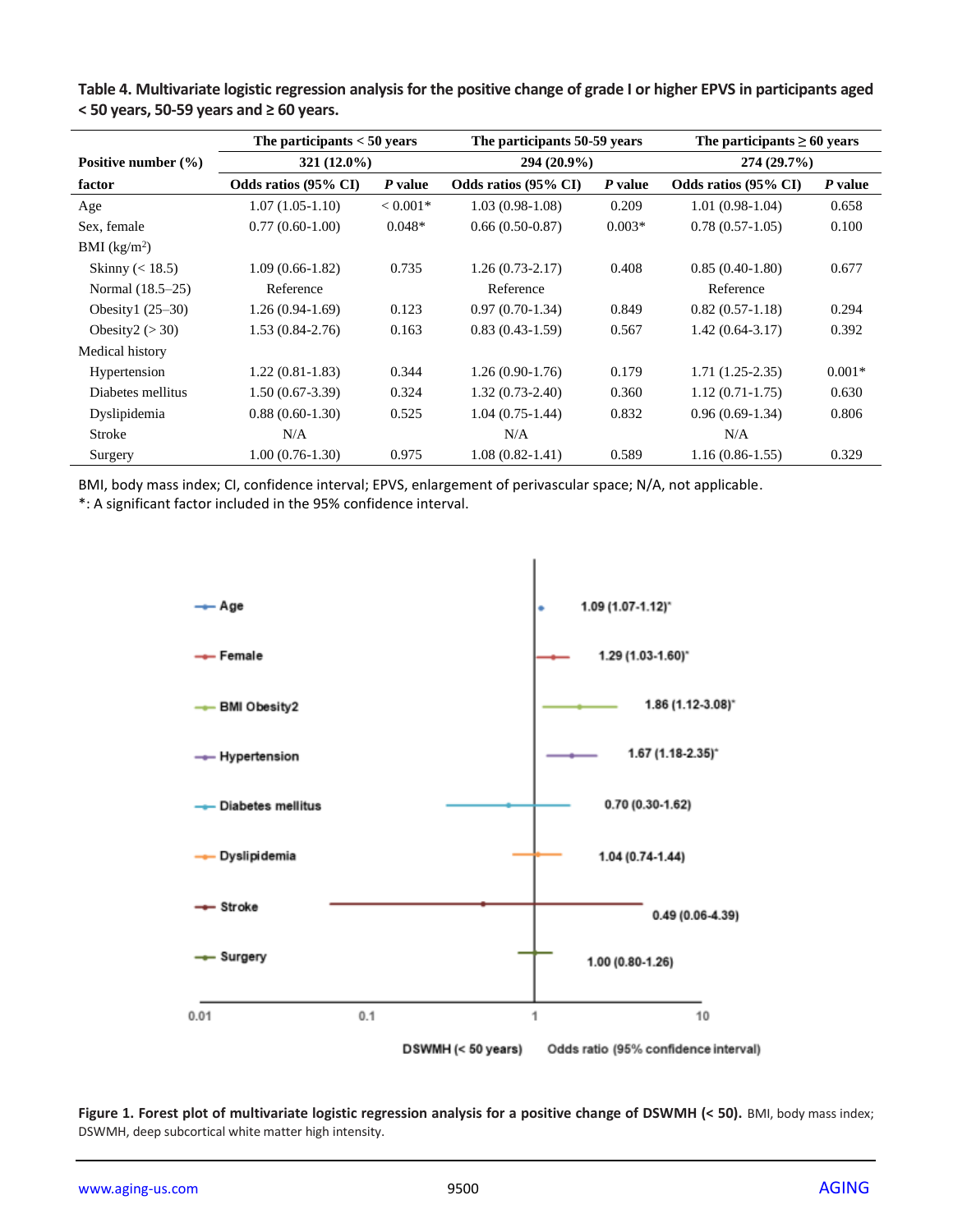

**Figure 2. Forest plot of multivariate logistic regression analysis for a positive change of PVH (< 50).** BMI, body mass index; PVH, perivascular high intensity.



Figure 3. Forest plot of multivariate logistic regression analysis for a positive change of EPVS (< 50). BMI, body mass index; EPVS, enlargement of perivascular space; N/A, not applicable.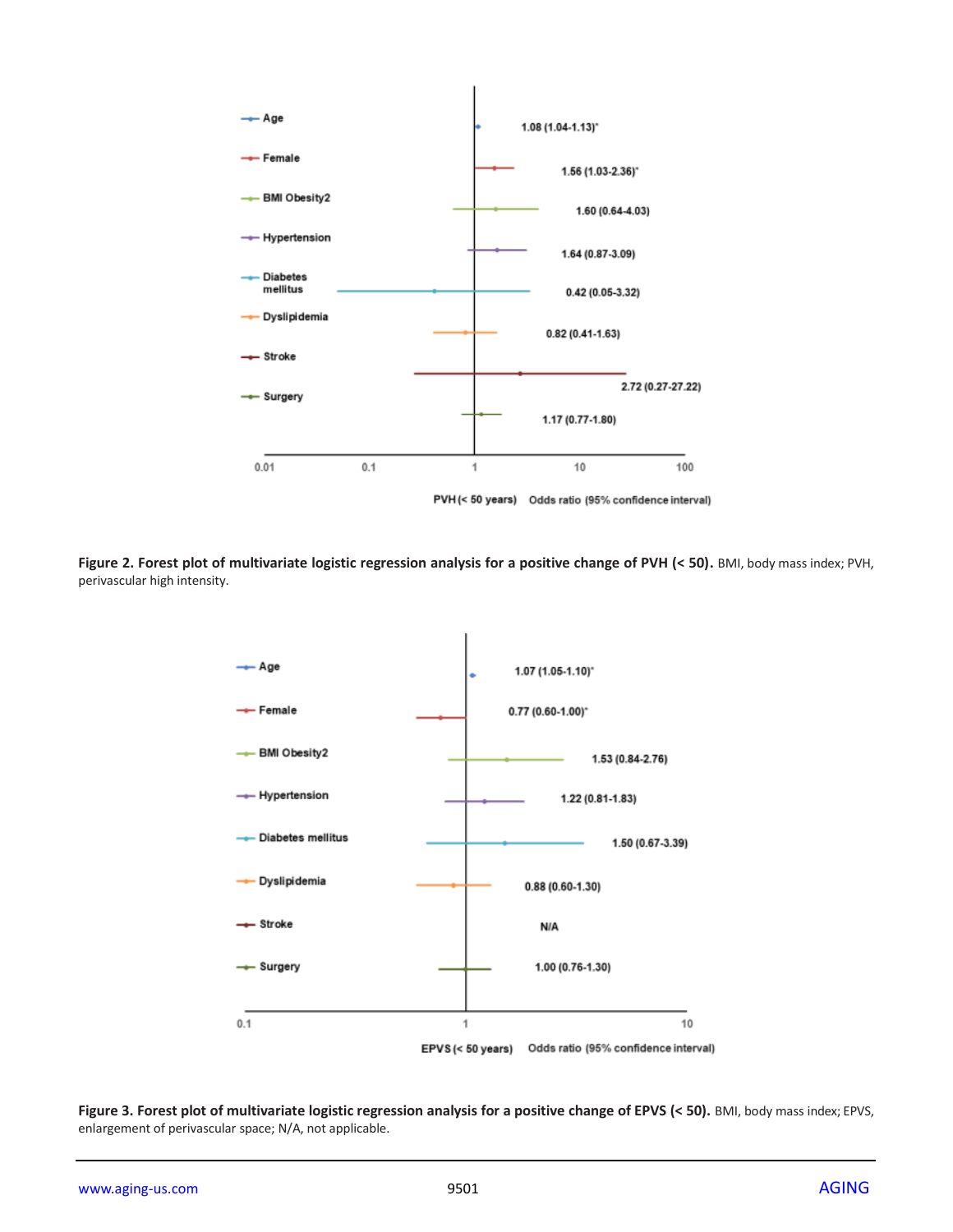**Table 5. Summary of literature review of prevalence of white matter high intensity in normal young and middle-aged participants.**

|   |                              | Year<br>Country |                | MRI   |     |                                              |            | Age, year |                  | <b>DSWMH</b>     | <b>PVH</b>       |
|---|------------------------------|-----------------|----------------|-------|-----|----------------------------------------------|------------|-----------|------------------|------------------|------------------|
|   | Reference                    |                 |                | Tesla |     | <b>Number</b> Normal or disease<br>Mean (SD) |            | Range     | Prevalence (%)   |                  |                  |
|   | 1 Masana et al. $[11]$       | 2003            | Japan          | 1.5   | 711 | Normal                                       | N/A        | $17 - 50$ | $21(3.0\%)$      | N/A              | N/A              |
|   | 2 Hopkins, R. O. [16]        | 2006            | U.S.           | 1.5   | 243 | Normal                                       | 37.0(13.5) | $16 - 65$ | $13(5.3\%)$      | N/A              | N/A              |
|   | 3 Wen, W. [17]               | 2009            | Australia      | 1.5   | 428 | Normal                                       | 46.7(1.4)  | 44-48     | 218 (50.4%)      | 146 (34.1%)      | 126 (29.4%)      |
|   | 4 McGuire, S. A. [18]        | 2014            | U.S.           | 3     | 148 | Normal                                       | 34.6(5.8)  | 26-50     | $2.6(3.1)^a$     | N/A              | N/A              |
|   | 5 Huang, C. C. et al. [19]   | 2018            | China          | 3     | 102 | Normal                                       | 26.5(3.4)  | $21 - 35$ | $0.11(0.26)^{b}$ | $0.05(0.13)^{b}$ | $0.06(0.23)^{b}$ |
|   |                              |                 |                |       | 89  | Normal                                       | 49.6(7.1)  | 36-59     | $0.27(0.51)^{b}$ | $0.05(0.08)^{b}$ | $0.21(0.48)^{b}$ |
|   | 6 Williamson, W. et al. [20] | 2018            | United Kingdom | 3     | 125 | Normal                                       | 24.7(5.0)  | $18 - 40$ | $20.9(7.9)^a$    | N/A              | N/A              |
|   | 7 Keřkovský, M. et al. [21]  | 2019            | Germany        | 1.5   | 60  | Normal                                       | 34.5(8.3)  | $21 - 62$ | 40 (66.7%)       | N/A              | N/A              |
| 8 | Wadhwa, R. et al. [22]       | 2019            | Netherlands    | 3     | 108 | Normal                                       | 22.2(3.9)  | $12 - 30$ | N/A              | 51 (47.2%)       | 19 (17.6%)       |
|   |                              |                 |                |       | 131 | People with family<br>history of BD          | 20.3(5.7)  | $12 - 30$ | N/A              | 59 (45.0%)       | $34(26.0\%)$     |
|   |                              |                 |                |       | 47  | Patients with BD                             | 25.4(3.5)  | $12 - 30$ | N/A              | $20(42.6\%)$     | 15 (31.9%)       |

BD, bipolar disorder; DSWMH, deep subcortical white matter high intensity; N/A, not applicable; PVH, periventricular hyperintensity; U.S., United States of America.

a: Lesion count, mean (SD), b: WMH volume, cc (SD).

**Table 6. Summary of literature review of prevalence of enlargement of perivascular space.**

|                |                              |      | Country             | MRI          | <b>Number</b> |                    | Age, year       |           | <b>EPVS</b>         |
|----------------|------------------------------|------|---------------------|--------------|---------------|--------------------|-----------------|-----------|---------------------|
| Reference      |                              | Year | (Study name)        | <b>Tesla</b> |               | Normal or disease  | Mean (SD)       | Range     | Counts, mean (SD)   |
|                | Völzke H. et al. [23, 24]    | 2011 | Germany (SHIP-2)    | 3            | 385           | Normal             | 68.5(6)         | $30 - 90$ | 8.2(7.3)            |
|                | 2 Seiler, S. et al. [24, 25] | 2014 | Austria (ASPS-Fam)  | 1.5          | 275           | Normal             | 63.4(10.9)      | N/A       | 30.8(2.4)           |
| 3              | Ikram, MA. et al. [24, 26]   | 2017 | Netherland (RS)     | 3            | 1,409         | Normal             | 73.2(7.5)       | N/A       | 16.7(9.5)           |
| $\overline{4}$ | Hilal, S. et al. [24, 27]    | 2017 | Singapore (EDIS)    | 1.5          | 529           | Normal             | 70.4(6.6)       | $\geq 40$ | 8.9(7.1)            |
| 5              | Hilal, S. et al. [24, 28]    | 2017 | Hong Kong (CU-RISK) | 1.5          | 208           | Normal             | 71.4(5.3)       | $\geq 65$ | 2.1(2.8)            |
| 6              | Cavallari, M. et al. [29]    | 2018 | U.S.                | 1.5          | 30            | Normal             | 48 <sup>a</sup> | $27 - 63$ | $11.5(3-26)^{b}$    |
|                |                              |      |                     |              | 30            | Multiple sclerosis | 50 <sup>a</sup> | $27 - 68$ | $11.0 (2 - 26)^{b}$ |
|                | Niazi, M. et al. $[30]$      | 2018 | U.S.                | 3            | 15            | Normal             | 66.3(9.5)       |           | N/A                 |
|                |                              |      |                     |              | 14            | MCI                | 71.9(6.2)       | $55 - 89$ | N/A                 |

ASPS-Fam: Austrian Stroke Prevention Family Study, CU-RISK: Chinese University of Hong Kong–Risk Index for Subclinical Brain Lesions in Hong Kong, EDIS: Epidemiology of Dementia in Singapore, EPVS: enlargement of perivascular space, MCI: mild cognitive impairment, N/A: not applicable, RS: Rotterdam Study, SHIP: Study of Health in Pomerania, US: United States of America. a: Age, median, year, b: Counts, median (range), c: Rate of EPVS volume fraction, mean (SD).

among adults aged < 50 years and PVH in those of  $\geq 60$ years of age. Severe obesity was a risk factor for DSWMH among participants aged < 50 years. Age and hypertension are well-known risk factors for DSWMH, as well as PVH [11]. Obesity increases the number of WMH lesions [20] because an increase in BMI decreases myelin and iron content, and increases water content [31]. Although no significant differences between men and women were found by earlier studies on WMH [32] and PVH [11] prevalence, our present study found the female sex to be a significant risk factor for the prevalence of both DSWMH and PVH. This result was consistent with previous studies of WMH [33, 34]. Furthermore, a meta-analysis found the prevalence of Alzheimer's disease among females to be 1.9 times that of males [35], suggesting an association between WMH changes among young and middle-aged women and their future development of Alzheimer's disease or cognitive decline. A longitudinal study is required to confirm this hypothesis.

WMH is associated with vascular risk factors and is often considered indicative of SVD. WMH accelerates during brain aging throughout adulthood in the general population as a result of vascular risk factors; this can be prevented or delayed by controlling for the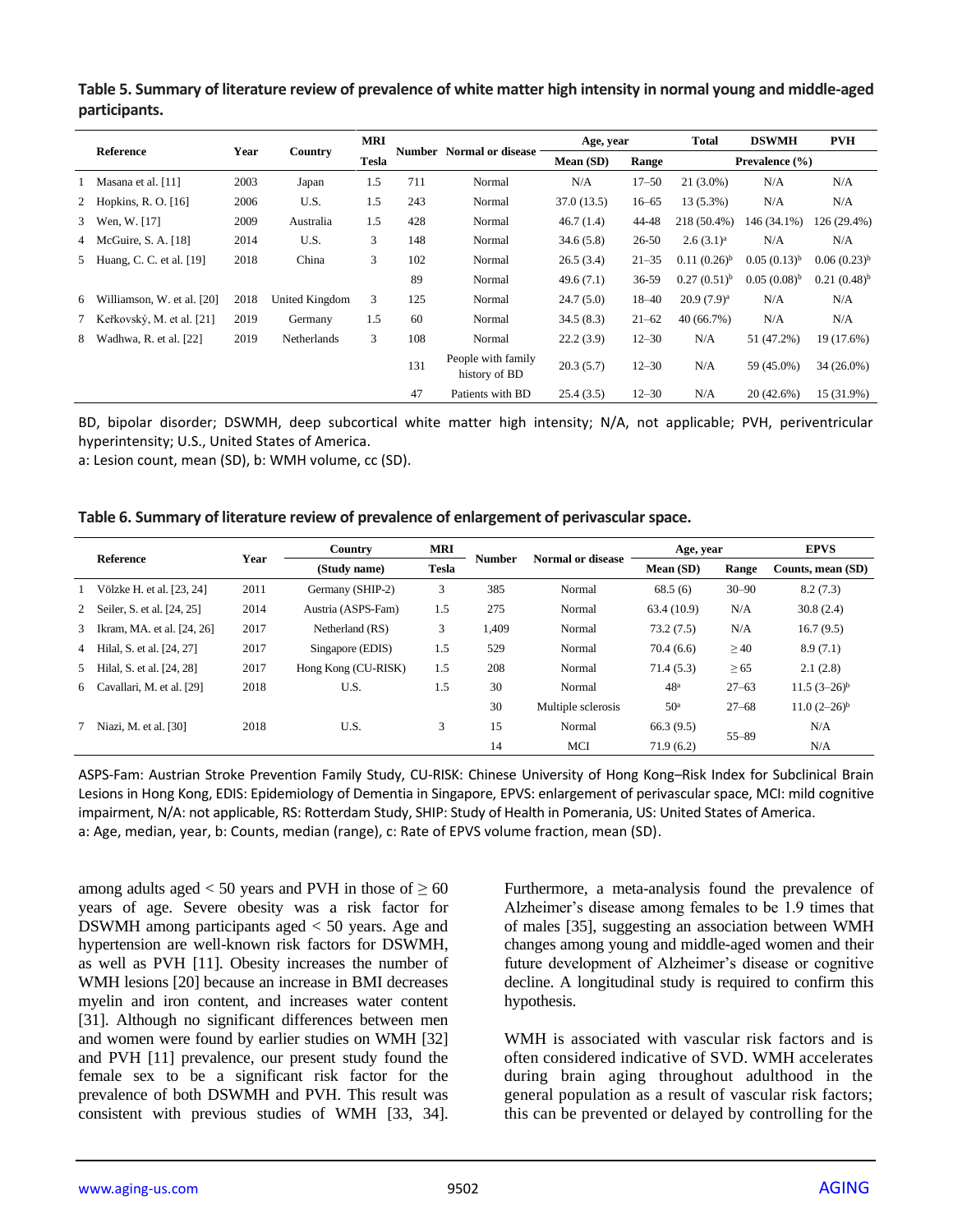vascular risk factors [36]. Study of a healthy Chinese Han population found a particularly high rate of increases in WMH, especially between the ages of 50- 60 years [19]. Therefore, the presently identified factors related to WMH increases in individuals aged < 50 years could be relevant to determining the extent of WMH changes during the later period. An autopsy study found that DSWMH was more frequently associated with cerebral ischemia than with PVH [37]. Alternatively, a study of patients with transient ischemic attack or minor stroke found that increased WMH, especially PVH lesions, was associated with cognitive decline [38]. Smoking has been reported to be another risk factor for WMH, especially for PVH in younger age groups, and has been reported to exacerbate WMH [39–41]. Inflammation is also another risk factor for WMH [42]; however, unfortunately we could not include these factors in our study. Our population should be monitored by a longitudinal study to examine the relationship between WMH and cerebral ischemia and cognitive decline.

#### **Prevalence and risk factors of EPVS in young and middle-aged people**

We found the prevalence of EPVS among participants aged < 50, 50-59, and  $\geq 60$  years to be 12.0%, 21.0%, and 29.7% respectively. The average number of lesions ranged from 0.52 to 1.93 when the prevalence has calculated the average number of lesions according to our grading system. These rates were lower than those previously reported [23–30]. We attribute this discrepancy to our relatively young patient population.

Whether EPVS is clinically significant remains controversial and should, therefore, not be referred to as a lesion; however, some studies have associated more prominent PVS with worse cognitive function [43]. It appears likely that EPVS indicates the obstruction by protein and cell debris and consequently the stagnation of fluid drainage, further indicating the failure of the glymphatic and intramural periarterial drainage system. The densities of EPVS in a patient with mild cognitive impairment (MCI) was found to be significantly higher than that observed in normal participants, [30]. Additionally, lower water diffusivity along the PVS was associated with the severity of Alzheimer's disease [44]. According to another report, EPVS of  $\geq$  3 mm was associated with cognitive decline [24]. Therefore, EPVS density may be a promising imaging biomarker for the diagnosis of MCI [30].

In the present study, age, the male sex, and hypertension were found to be risk factors for the

prevalence of EPVS. The result concerning age agrees with the findings of earlier studies [45, 46]. In further agreement with our results, a previous report found that the severity of EPVS to be associated with age and hypertension [46], and a close relationship between EPVS and SVD has also been previously reported [47]. A combination of vascular dysfunction, inflammation, and blood brain barrier dysfunction likely underlie SVD and have devastating effects on brain health. However, the timing and contribution of these events to the pathophysiology of SVD remain unconfirmed. MRI has revealed imaging biomarkers for SVD, including EPVS, which correlate with the SVD burden. Nevertheless, how PVS becomes enlarged in patients with SVD and its role in the pathogenesis of the disease remains to be determined [47]. We speculate the following reasons for our identification of the male sex as a risk factor for EPVS among young and middle-aged participants: natural sleep improves interstitial solute clearance, and the glymphatic system is mainly active during sleep [48, 49]. That poor sleep quality is more common among men than women can be attributed to the observations that the male sex and obesity are risk factors for sleep-disordered breathing [50], as well as to the finding that young and middle-aged males have a higher incidence of arteriosclerosis and stroke than do women who have not undergone menopause [51–53].

# **Limitations**

We have several limitations in this study. First, all scans were obtained from 1.5T MRI equipment. Therefore, there is a suspicion that the comparison with the other 3T MRI equipment studies is not accurate. Second, medical history was determined based on a questionnaire by participants; therefore, it may not be completely accurate. Third, there is a lack of data for smoking and inflammation in this study. Fourth, this study is cross-sectional and the causality of the observed relationships cannot be inferred. Longitudinal follow-up will be required to determine the clinical significance of the observed findings.

# **CONCLUSIONS**

In the registry database using the remote Brain Dock, we found that age, the female sex, hypertension, and obesity were significant risk factors for brain white matter changes even in young and middle-aged participants. For EPVS, age and male were significant risk factors in young and middle-aged participants. Further big data analysis and long-term follow-up are necessary to confirm the pathological significance and changes in the EPVS.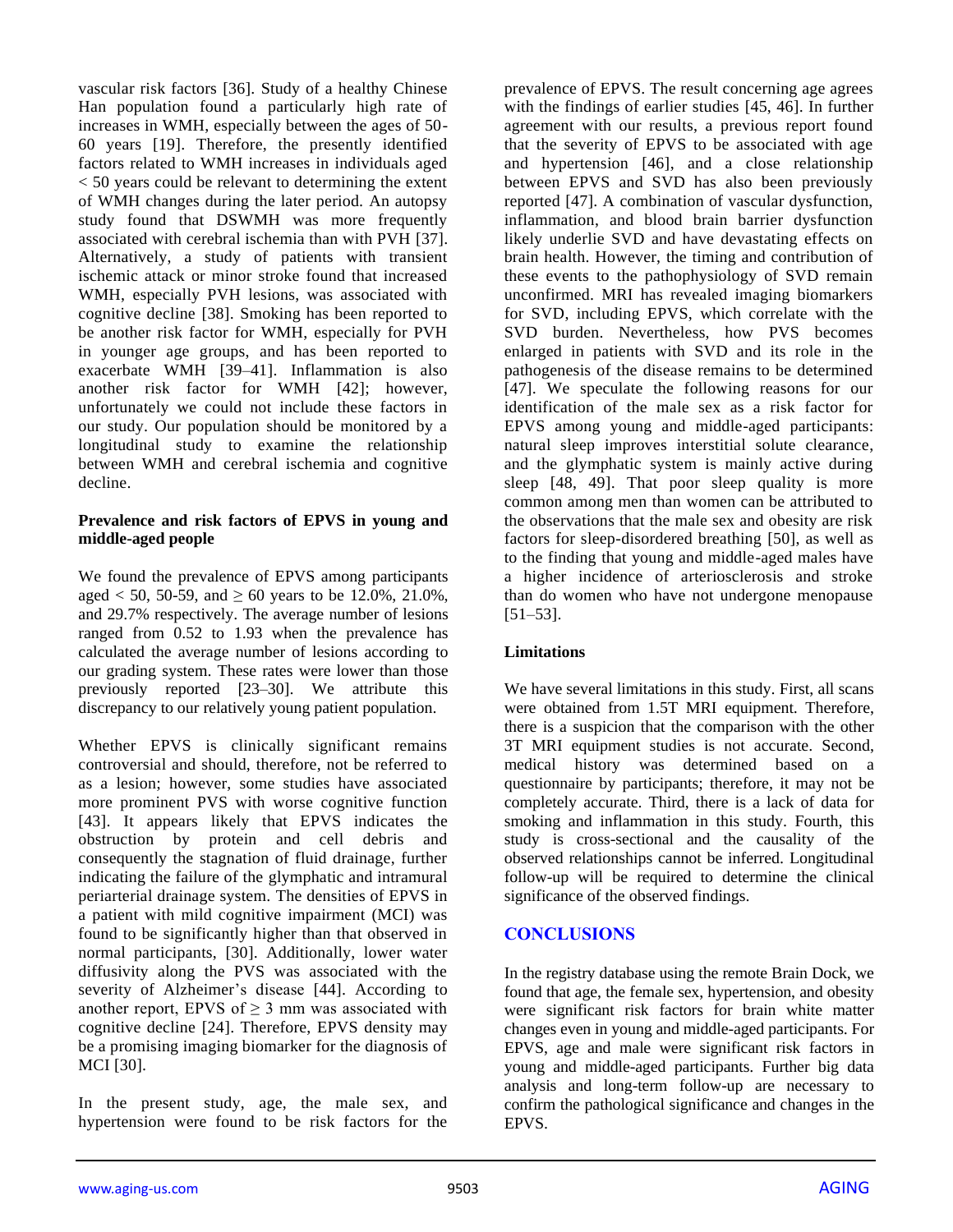# **MATERIALS AND METHODS**

#### **Ethical statement**

The study was approved by the Clinical Research and Investigational Review Board of the Shimane Prefectural Central Hospital (NO. R19-040). Individual data were anonymized, routinely collected for Brain Dock, and posed no risk to the participants. Thus, the requirement for individual informed consent was waived, instead an opt-out method was used as informed consent for this study.

#### **Data source**

The Japan Brain Dock Society was founded in 1992 for the prevention of stroke and detection of asymptomatic brain lesions. In this study, we focused on the detection of WMH in participants in Brain Dock.

We analyzed 5000 cases diagnosed by a remote image diagnosis system "LOOKREC", that was developed by Medical Network Systems incorporated (MNES Inc.). In the remote image diagnosis system, first, an MRI examination of the subject's brain was performed at the Medical Check Studio Tokyo Ginza

Clinic and SmartScan, Inc., and the examined image was uploaded to the cloud. After a primary diagnosis by the radiologists in MNES Inc., neurosurgeons at the Hiroshima University, Kagoshima University, or Tokushima University carried out the diagnosis and uploaded the secondary diagnostic results to the cloud. Based on these results, a final diagnosis was uploaded to the cloud from the Medical Check Studio Tokyo Ginza. Thereafter, participants could confirm their own final diagnosis and check their data that were accumulated on the cloud server; therefore, the database of participants was structured simultaneously (Figure 4). The image server is built on cloud (Google Cloud Platform), does not include personal information, and ensures security through virtual private network (VPN) communication using secure sockets layer (SSL)/transport layer security (TLS) and two-step authentication.

#### **Neuroimaging**

All scans were obtained from 1.5 T MRI equipment (ELAN, Canon Medical, Japan). The neuroimaging protocol included the following sequences: T1-weighted, T2-weighted, T2\* weighted, FLAIR sequences, diffusionweighted image.



**Figure 4. Selection process of participants.**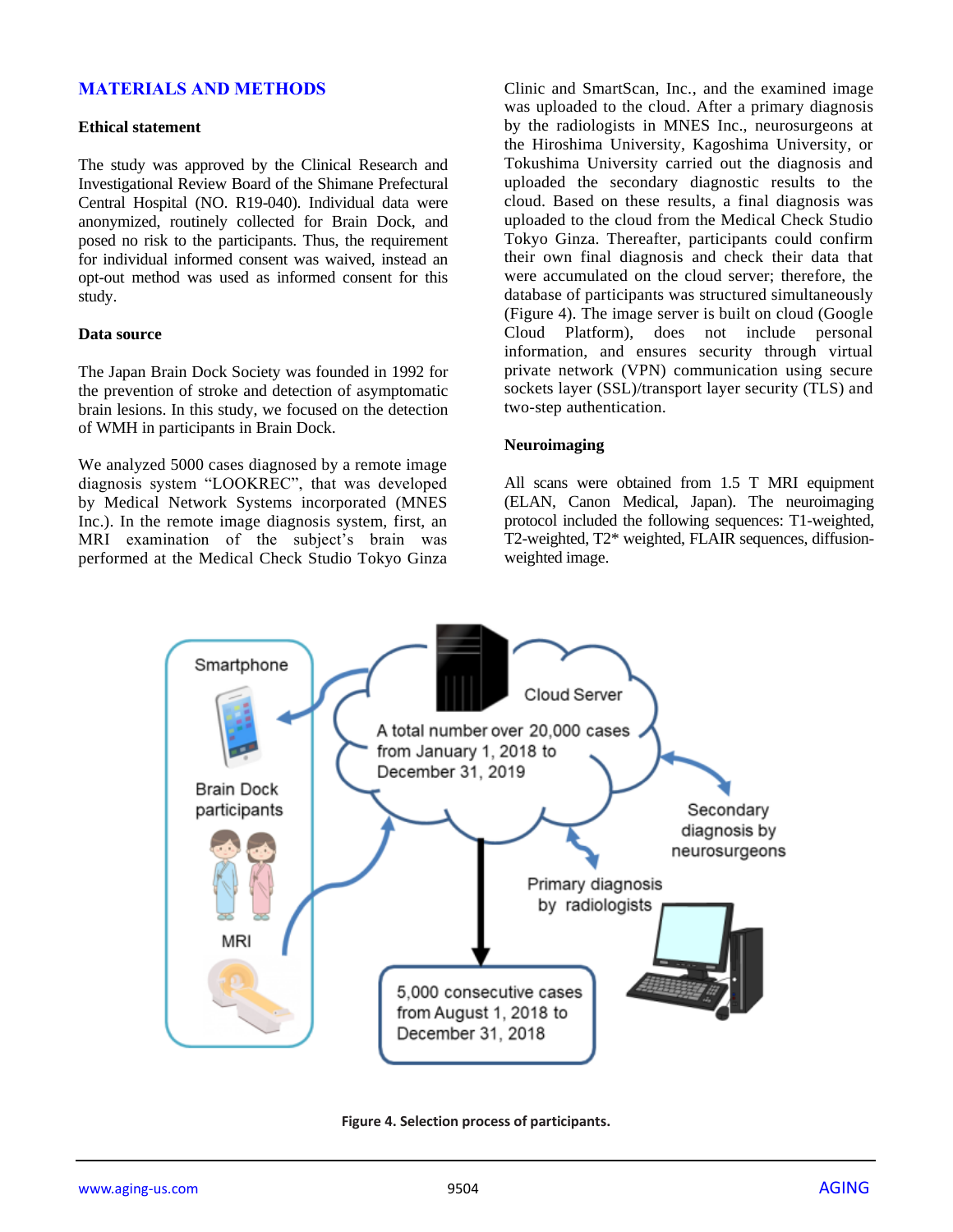## **Patient and data**

We analyzed 5000 cases from August 21 to December 28, 2018 in the Brain Dock database. Age, sex, BMI, medical history (hypertension, diabetes mellitus, dyslipidemia, stroke, dementia, and history of surgeries), DSWMH, PVH, and EPVS were investigated. Patient BMI was categorized as follows: skinny  $(S)$ , < 18.5 kg/m<sup>2</sup>; normal (N), 18.5 kg/m<sup>2</sup> to under 25 kg/m<sup>2</sup>; obesity1 (O1),  $25 \text{ kg/m}^2$  to under 30 kg/m<sup>2</sup>; obesity2  $(02)$ , 30 kg/m<sup>2</sup> or more. The medical history (hypertension, diabetes mellitus, dyslipidemia, stroke, dementia, and history of surgeries) was determined based on a questionnaire completed by the participants. Medical history is judged as positive if the participant is being treated or pointed out for hypertension, hyperlipidemia, or diabetes mellitus by the medical checkup. WMH was defined as deep subcortical (DSWMH) or periventricular (PVH) hyperintensity lesion on FLAIR. DSWMH was classified as Grade 0– IV. Grade 0: absent; Grade I: punctate foci, diameter ≤ 3 mm, boundary clear; Grade II: diameter > 3 mm, punctate or discrete foci; Grade III: large confluent foci, boundary unclear; Grade IV: confluence widely distributed in most of the white matter. PVH was classified as Grade 0– IV. Grade 0: absent or 'rims' only; Grade I: localized lesions such as 'caps'; Grade II: extended along the whole periventricular area; Grade III: irregular PVH extending into the deep white matter; Grade IV: extending throughout deep and subcortical white matter [54, 55]. EPVS were defined as ovoid or linear lesions visible as hypointense regions on T1 weighted and as hyperintense on T2-weighted images and were considered to be dilated if their size was  $\geq 2$ mm. EPVS was classified as grade 0–III based on the number of lesions. Grade 0: None; Grade I: 1–5; Grade II: 6–10; Grade III:  $\geq$  11 [56]. We defined a positive change of DSWMH, PVH, and EPVS as grade I or higher change in all lesions. Age was categorized into < 50 years, 50-59 years, and  $\geq 60$  years.

# **Review of the literatures**

The literature search on the prevalence of WMH among healthy young and middle-aged individuals included articles published between January 2000 and March 2020. The search was performed on PubMed with publications restricted to those written in the English language, and the last search date was March 31, 2020. Keywords and free text searches used combinations of the following keywords: white matter hyperintensity, healthy populations, young adult, middle age, and MRI. All reference sections of eligible studies and relevant reviews were further reviewed for potential studies. If a study generated multiple publications, the most current report was considered for the analysis.

## **Statistical analysis**

Categorical variables were compared using the chisquare test or Fisher's exact test. Continuous variables were compared using the t-test or Mann-Whitney U test, as appropriate.  $P$ -values  $\lt$  0.05 were considered to indicate statistical significance. Missing variables were treated as deficit data, not affecting other variables. Multivariate logistic regression analysis for the positive change, as grade I or higher in DSWMH, PVH, and EPVS, was performed on all participants and groups of participants aged < 50 years, 50-59 years, and  $\geq 60$ years. Odds ratio (OR) and 95% confidence interval (CI) were calculated for each group. For multivariable logistic regression analysis, independent variables were selected based on existing literature, and a no variable selection method, such as stepwise selection was applied. All statistical analyses were performed using JMP® Pro15 software (SAS Institute Inc., Cary, NC, USA).

# **Abbreviations**

BMI: body mass index; CI: confidence interval; DSWMH: deep subcortical white matter high intensity; EPVS: enlargement of perivascular space; FLAIR: fluid-attenuated inversion recovery; MCI: mild cognitive impairment; MRI: magnetic resonance imaging; OR: odds ratio; PVH: periventricular high intensity; SSL: secure sockets layer; SVD: small vessel disease; TLS: transport layer security; VPN: virtual private network; WMH: white matter hyperintensities.

# **AUTHOR CONTRIBUTIONS**

All authors have made substantial contributions to the intellectual content of the paper, contributed to data interpretation, approved the final manuscript, and agree with submission to this journal. Specific contributions are listed below. Fusao Ikawa contributed to the study design and concept; acquiring funding; conduct of the research; collecting, curating, managing, and analyzing data; quality control; statistical analysis; and drafting of the manuscript. Toshikazu Hidaka, Masashi Kuwabara, Shingo Matsuda, and Iori Ozono contributed to study concept and supervision; and revising the manuscript. Masahiro Akishita, Shuhei Yamaguchi, Hidekazu Tomimoto, and Michiyasu Suzuki helped conceive and oversee this study and revise the manuscript. Masaaki Chiku, Naoyuki Kitamura, and Tomoaki Hamano contributed to study concept and supervision and collecting data; and had major role in the acquisition of data. Toshikazu Hidaka and Shingo Matsuda performed the literature search and review.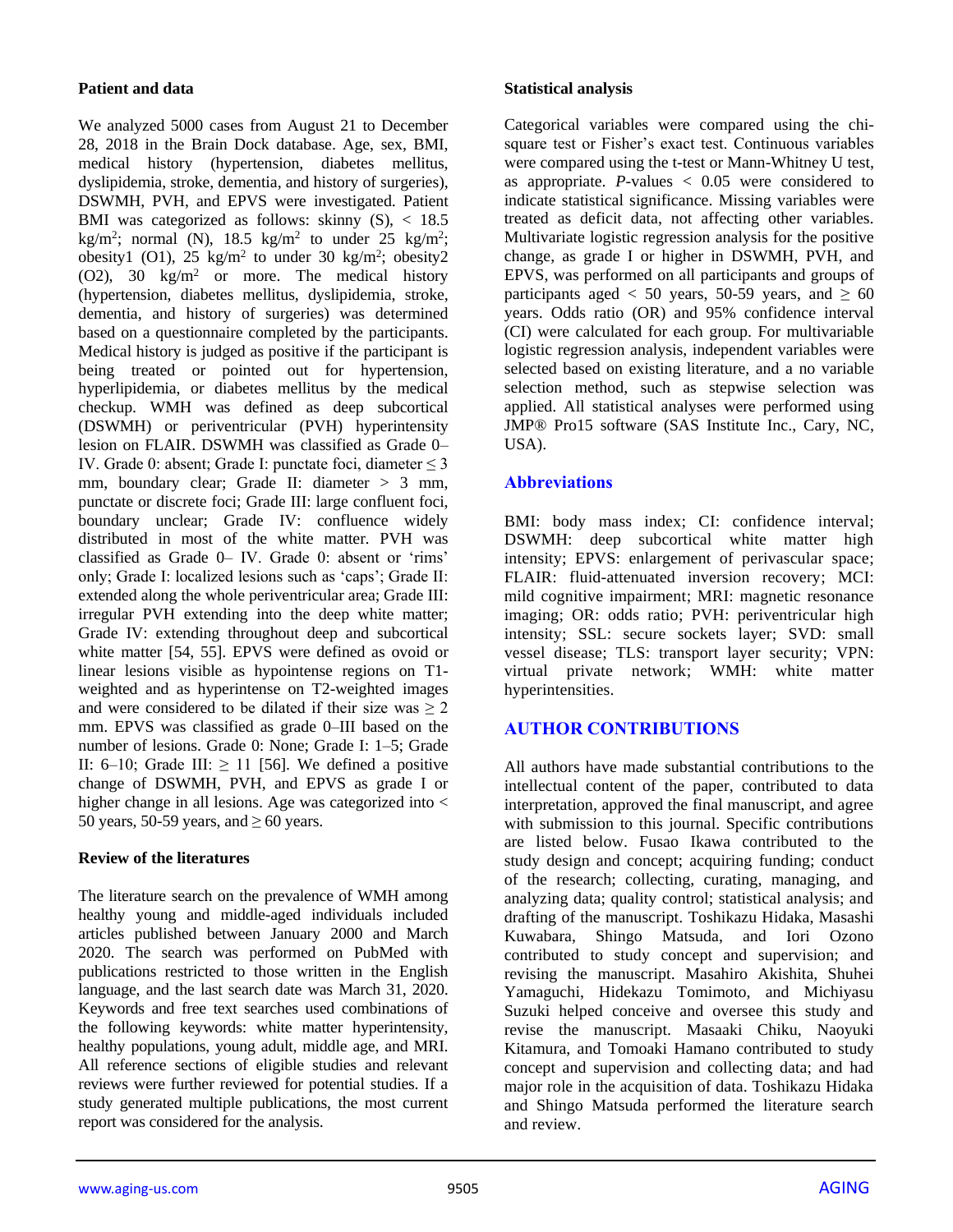## **ACKNOWLEDGMENTS**

The authors sincerely thank the attending physicians who contributed to the imaging diagnosis.

#### **CONFLICTS OF INTEREST**

All of the authors, except two, report they have no conflict of interest to disclose. Dr. Kitamura receives personal fees from Medical Network Systems, MNES Inc., related to this work. Hamano, as the CEO, receives officers' remuneration from SmartScan, Inc. And Hamano holds more than 5% of SmartScan Shares.

## **FUNDING**

This study was funded by the Pfizer Health Research Foundation Japan 2019 (19-E-01) and the Japan Society for the Promotion of Science Grant-in-Aid for Scientific Research (C) 17K10829.

#### **REFERENCES**

- 1. Silbert LC, Howieson DB, Dodge H, Kaye JA. Cognitive impairment risk: white matter hyperintensity progression matters. Neurology. 2009; 73:120–25. <https://doi.org/10.1212/WNL.0b013e3181ad53fd> PMID[:19597134](https://pubmed.ncbi.nlm.nih.gov/19597134)
- 2. Debette S, Markus HS. The clinical importance of white matter hyperintensities on brain magnetic resonance imaging: systematic review and meta-analysis. BMJ. 2010; 341:c3666.

<https://doi.org/10.1136/bmj.c3666> PMID[:20660506](https://pubmed.ncbi.nlm.nih.gov/20660506)

- 3. Verdelho A, Madureira S, Moleiro C, Ferro JM, Santos CO, Erkinjuntti T, Pantoni L, Fazekas F, Visser M, Waldemar G, Wallin A, Hennerici M, Inzitari D, and LADIS Study. White matter changes and diabetes predict cognitive decline in the elderly: the LADIS study. Neurology. 2010; 75:160–67. <https://doi.org/10.1212/WNL.0b013e3181e7ca05> PMID[:20625169](https://pubmed.ncbi.nlm.nih.gov/20625169)
- 4. Schmidt R, Schmidt H, Haybaeck J, Loitfelder M, Weis S, Cavalieri M, Seiler S, Enzinger C, Ropele S, Erkinjuntti T, Pantoni L, Scheltens P, Fazekas F, Jellinger K. Heterogeneity in age-related white matter changes. Acta Neuropathol. 2011; 122:171–85. <https://doi.org/10.1007/s00401-011-0851-x> PMID[:21706175](https://pubmed.ncbi.nlm.nih.gov/21706175)
- 5. Kloppenborg RP, Nederkoorn PJ, Geerlings MI, van den Berg E. Presence and progression of white matter hyperintensities and cognition: a meta-analysis. Neurology. 2014; 82:2127–38. <https://doi.org/10.1212/WNL.0000000000000505> PMID[:24814849](https://pubmed.ncbi.nlm.nih.gov/24814849)
- 6. Prins ND, Scheltens P. White matter hyperintensities, cognitive impairment and dementia: an update. Nat Rev Neurol. 2015; 11:157–65. <https://doi.org/10.1038/nrneurol.2015.10> PMI[D:25686760](https://pubmed.ncbi.nlm.nih.gov/25686760)
- 7. Rosario BL, Rosso AL, Aizenstein HJ, Harris T, Newman AB, Satterfield S, Studenski SA, Yaffe K, Rosano C, and Health ABC Study. Cerebral White Matter and Slow Gait: Contribution of Hyperintensities and Normalappearing Parenchyma. J Gerontol A Biol Sci Med Sci. 2016; 71:968–73. <https://doi.org/10.1093/gerona/glv224>

PMI[D:26755683](https://pubmed.ncbi.nlm.nih.gov/26755683)

- 8. Gouw AA, Seewann A, van der Flier WM, Barkhof F, Rozemuller AM, Scheltens P, Geurts JJ. Heterogeneity of small vessel disease: a systematic review of MRI and histopathology correlations. J Neurol Neurosurg Psychiatry. 2011; 82:126–35. <https://doi.org/10.1136/jnnp.2009.204685> PMI[D:20935330](https://pubmed.ncbi.nlm.nih.gov/20935330)
- 9. Morita A. Value of Brain Dock (Brain Screening) System in Japan. World Neurosurg. 2019; 127:502. <https://doi.org/10.1016/j.wneu.2019.04.211> PMI[D:31048044](https://pubmed.ncbi.nlm.nih.gov/31048044)
- 10. de Leeuw FE, de Groot JC, Oudkerk M, Witteman JC, Hofman A, van Gijn J, Breteler MM. Hypertension and cerebral white matter lesions in a prospective cohort study. Brain. 2002; 125:765–72. <https://doi.org/10.1093/brain/awf077> PMID[:11912110](https://pubmed.ncbi.nlm.nih.gov/11912110)
- 11. Masana Y, Motozaki T. Emergence and progress of white matter lesion in brain check-up. Acta Neurol Scand. 2003; 107:187–94. <https://doi.org/10.1034/j.1600-0404.2003.02021.x> PMI[D:12614311](https://pubmed.ncbi.nlm.nih.gov/12614311)
- 12. Braffman BH, Zimmerman RA, Trojanowski JQ, Gonatas NK, Hickey WF, Schlaepfer WW. Brain MR: pathologic correlation with gross and histopathology. 1. Lacunar infarction and Virchow-Robin spaces. AJR Am J Roentgenol. 1988; 151:551–58. <https://doi.org/10.2214/ajr.151.3.551> PMI[D:3261517](https://pubmed.ncbi.nlm.nih.gov/3261517)
- 13. Maclullich AM, Wardlaw JM, Ferguson KJ, Starr JM, Seckl JR, Deary IJ. Enlarged perivascular spaces are associated with cognitive function in healthy elderly men. J Neurol Neurosurg Psychiatry. 2004; 75:1519–23.

<https://doi.org/10.1136/jnnp.2003.030858> PMI[D:15489380](https://pubmed.ncbi.nlm.nih.gov/15489380)

14. Ding J, Sigurðsson S, Jónsson PV, Eiriksdottir G, Charidimou A, Lopez OL, van Buchem MA, Guðnason V, Launer LJ. Large Perivascular Spaces Visible on Magnetic Resonance Imaging, Cerebral Small Vessel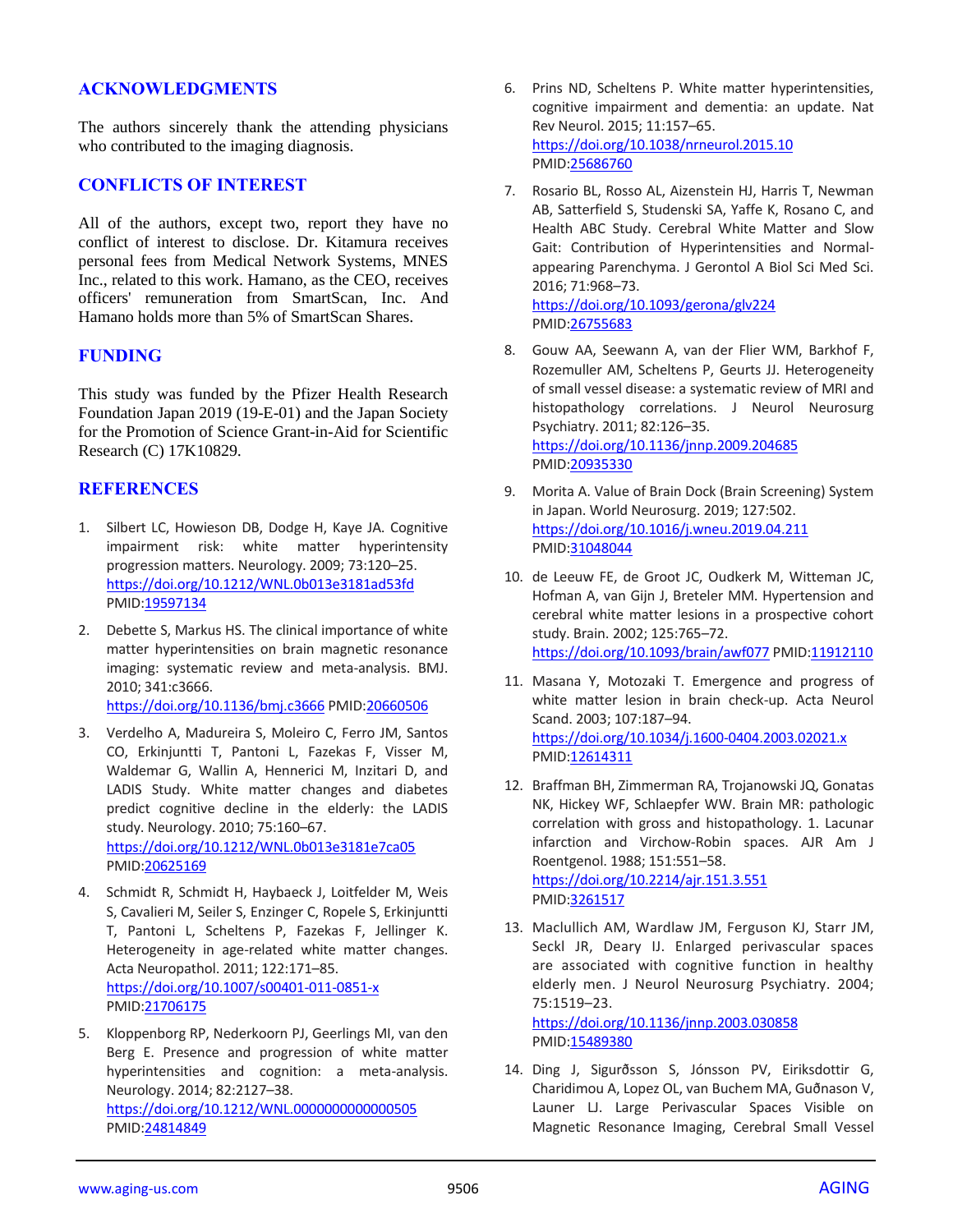Disease Progression, and Risk of Dementia: The Age, Gene/Environment Susceptibility-Reykjavik Study. JAMA Neurol. 2017; 74:1105–12. <https://doi.org/10.1001/jamaneurol.2017.1397> PMID[:28715552](https://pubmed.ncbi.nlm.nih.gov/28715552)

15. Caninet Office, Science,Technology and Innovation. 2020.

[https://www8.cao.go.jp/cstp/english/index.html.](https://www8.cao.go.jp/cstp/english/index.html)

- 16. Hopkins RO, Beck CJ, Burnett DL, Weaver LK, Victoroff J, Bigler ED. Prevalence of white matter hyperintensities in a young healthy population. J Neuroimaging. 2006; 16:243–51. <https://doi.org/10.1111/j.1552-6569.2006.00047.x> PMID[:16808826](https://pubmed.ncbi.nlm.nih.gov/16808826)
- 17. Wen W, Sachdev PS, Li JJ, Chen X, Anstey KJ. White matter hyperintensities in the forties: their prevalence and topography in an epidemiological sample aged 44- 48. Hum Brain Mapp. 2009; 30:1155–67. <https://doi.org/10.1002/hbm.20586> PMID[:18465744](https://pubmed.ncbi.nlm.nih.gov/18465744)
- 18. McGuire SA, Sherman PM, Wijtenburg SA, Rowland LM, Grogan PM, Sladky JH, Robinson AY, Kochunov PV. White matter hyperintensities and hypobaric exposure. Ann Neurol. 2014; 76:719–26. <https://doi.org/10.1002/ana.24264> PMID[:25164539](https://pubmed.ncbi.nlm.nih.gov/25164539)
- 19. Huang CC, Yang AC, Chou KH, Liu ME, Fang SC, Chen CC, Tsai SJ, Lin CP. Nonlinear pattern of the emergence of white matter hyperintensity in healthy Han Chinese: an adult lifespan study. Neurobiol Aging. 2018; 67:99–107. <https://doi.org/10.1016/j.neurobiolaging.2018.03.012> PMID[:29655051](https://pubmed.ncbi.nlm.nih.gov/29655051)
- 20. Williamson W, Lewandowski AJ, Forkert ND, Griffanti L, Okell TW, Betts J, Boardman H, Siepmann T, McKean D, Huckstep O, Francis JM, Neubauer S, Phellan R, et al. Association of Cardiovascular Risk Factors With MRI Indices of Cerebrovascular Structure and Function and White Matter Hyperintensities in Young Adults. JAMA. 2018; 320:665–73. <https://doi.org/10.1001/jama.2018.11498>

PMID[:30140877](https://pubmed.ncbi.nlm.nih.gov/30140877)

21. Keřkovský M, Stulík J, Dostál M, Kuhn M, Lošák J, Praksová P, Hulová M, Bednařík J, Šprláková-Puková A, Mechl M. Structural and functional MRI correlates of T2 hyperintensities of brain white matter in young neurologically asymptomatic adults. Eur Radiol. 2019; 29:7027–36.

<https://doi.org/10.1007/s00330-019-06268-8> PMID[:31144071](https://pubmed.ncbi.nlm.nih.gov/31144071)

22. Wadhwa R, Wen W, Frankland A, Leung V, Sinbandhit C, Stuart A, Dawes L, Hadzi-Pavlovic D, Levy F, Lenrootl R, Mitchell PB, Roberts G. White matter hyperintensities in young individuals with bipolar disorder or at high genetic risk. J Affect Disord. 2019; 245:228–36.

<https://doi.org/10.1016/j.jad.2018.10.368> PMI[D:30412775](https://pubmed.ncbi.nlm.nih.gov/30412775)

- 23. Völzke H, Alte D, Schmidt CO, Radke D, Lorbeer R, Friedrich N, Aumann N, Lau K, Piontek M, Born G, Havemann C, Ittermann T, Schipf S, et al. Cohort profile: the study of health in Pomerania. Int J Epidemiol. 2011; 40:294–307. <https://doi.org/10.1093/ije/dyp394> PMI[D:20167617](https://pubmed.ncbi.nlm.nih.gov/20167617)
- 24. Hilal S, Tan CS, Adams HH, Habes M, Mok V, Venketasubramanian N, Hofer E, Ikram MK, Abrigo J, Vernooij MW, Chen C, Hosten N, Volzke H, et al. Enlarged perivascular spaces and cognition: A metaanalysis of 5 population-based studies. Neurology. 2018; 91:e832–42. <https://doi.org/10.1212/WNL.0000000000006079> PMI[D:30068634](https://pubmed.ncbi.nlm.nih.gov/30068634)
- 25. Seiler S, Pirpamer L, Hofer E, Duering M, Jouvent E, Fazekas F, Mangin JF, Chabriat H, Dichgans M, Ropele S, Schmidt R. Magnetization transfer ratio relates to cognitive impairment in normal elderly. Front Aging Neurosci. 2014; 6:263. <https://doi.org/10.3389/fnagi.2014.00263> PMI[D:25309438](https://pubmed.ncbi.nlm.nih.gov/25309438)
- 26. Ikram MA, Brusselle GG, Murad SD, van Duijn CM, Franco OH, Goedegebure A, Klaver CC, Nijsten TE, Peeters RP, Stricker BH, Tiemeier H, Uitterlinden AG, Vernooij MW, Hofman A. The Rotterdam Study: 2018 update on objectives, design and main results. Eur J

Epidemiol. 2017; 32:807–50. <https://doi.org/10.1007/s10654-017-0321-4> PMI[D:29064009](https://pubmed.ncbi.nlm.nih.gov/29064009)

- 27. Hilal S, Tan CS, Xin X, Amin SM, Wong TY, Chen C, Venketasubramanian N, Ikram MK. Prevalence of Cognitive Impairment and Dementia in Malays - Epidemiology of Dementia in Singapore Study. Curr Alzheimer Res. 2017; 14:620–27. [https://doi.org/10.2174/156720501266615100212381](https://doi.org/10.2174/1567205012666151002123813) [3](https://doi.org/10.2174/1567205012666151002123813) PMI[D:26428410](https://pubmed.ncbi.nlm.nih.gov/26428410)
- 28. Hilal S, Mok V, Youn YC, Wong A, Ikram MK, Chen CL. Prevalence, risk factors and consequences of cerebral small vessel diseases: data from three Asian countries. J Neurol Neurosurg Psychiatry. 2017; 88:669–74. <https://doi.org/10.1136/jnnp-2016-315324> PMI[D:28600443](https://pubmed.ncbi.nlm.nih.gov/28600443)
- 29. Cavallari M, Egorova S, Healy BC, Palotai M, Prieto JC, Polgar-Turcsanyi M, Tauhid S, Anderson M, Glanz B, Chitnis T, Guttmann CR. Evaluating the Association between Enlarged Perivascular Spaces and Disease Worsening in Multiple Sclerosis. J Neuroimaging. 2018; 28:273–77.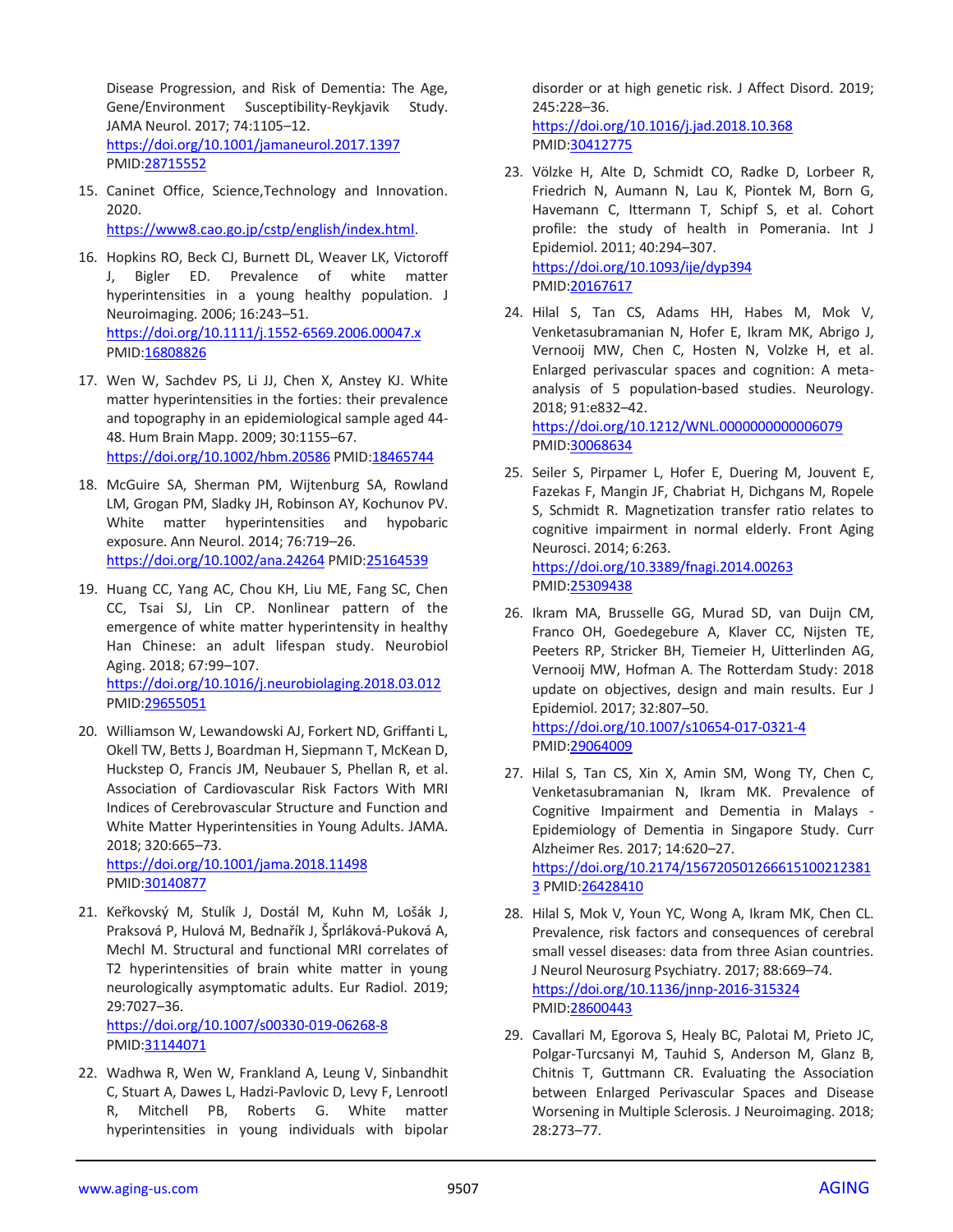<https://doi.org/10.1111/jon.12490> PMID[:29226505](https://pubmed.ncbi.nlm.nih.gov/29226505)

- 30. Niazi M, Karaman M, Das S, Zhou XJ, Yushkevich P, Cai K. Quantitative MRI of Perivascular Spaces at 3T for Early Diagnosis of Mild Cognitive Impairment. AJNR Am J Neuroradiol. 2018; 39:1622–28. <https://doi.org/10.3174/ajnr.A5734> PMID[:30093484](https://pubmed.ncbi.nlm.nih.gov/30093484)
- 31. Kullmann S, Callaghan MF, Heni M, Weiskopf N, Scheffler K, Häring HU, Fritsche A, Veit R, Preissl H. Specific white matter tissue microstructure changes associated with obesity. Neuroimage. 2016; 125:36–44. <https://doi.org/10.1016/j.neuroimage.2015.10.006> PMID[:26458514](https://pubmed.ncbi.nlm.nih.gov/26458514)
- 32. Lindgren A, Roijer A, Rudling O, Norrving B, Larsson EM, Eskilsson J, Wallin L, Olsson B, Johansson BB. Cerebral lesions on magnetic resonance imaging, heart disease, and vascular risk factors in subjects without stroke. A population-based study. Stroke. 1994; 25:929–34.

<https://doi.org/10.1161/01.str.25.5.929> PMID[:8165686](https://pubmed.ncbi.nlm.nih.gov/8165686)

- 33. Breteler MM, van Swieten JC, Bots ML, Grobbee DE, Claus JJ, van den Hout JH, van Harskamp F, Tanghe HL, de Jong PT, van Gijn J. Cerebral white matter lesions, vascular risk factors, and cognitive function in a population-based study: the Rotterdam Study. Neurology. 1994; 44:1246–52. <https://doi.org/10.1212/wnl.44.7.1246> PMID[:8035924](https://pubmed.ncbi.nlm.nih.gov/8035924)
- 34. Longstreth WT Jr, Manolio TA, Arnold A, Burke GL, Bryan N, Jungreis CA, Enright PL, O'Leary D, Fried L. Clinical correlates of white matter findings on cranial magnetic resonance imaging of 3301 elderly people. The Cardiovascular Health Study. Stroke. 1996; 27:1274–82.

<https://doi.org/10.1161/01.str.27.8.1274> PMID[:8711786](https://pubmed.ncbi.nlm.nih.gov/8711786)

- 35. Cao Q, Tan CC, Xu W, Hu H, Cao XP, Dong Q, Tan L, Yu JT. The Prevalence of Dementia: A Systematic Review and Meta-Analysis. J Alzheimers Dis. 2020; 73:1157–66. <https://doi.org/10.3233/JAD-191092> PMID[:31884487](https://pubmed.ncbi.nlm.nih.gov/31884487)
- 36. Habes M, Erus G, Toledo JB, Bryan N, Janowitz D, Doshi J, Völzke H, Schminke U, Hoffmann W, Grabe HJ, Wolk DA, Davatzikos C. Regional tract-specific white matter hyperintensities are associated with patterns to agingrelated brain atrophy via vascular risk factors, but also independently. Alzheimers Dement (Amst). 2018; 10:278–84.

<https://doi.org/10.1016/j.dadm.2018.02.002> PMID[:29644327](https://pubmed.ncbi.nlm.nih.gov/29644327)

- 37. Fukuda H, Kobayashi S, Okada K, Tsunematsu T. Frontal white matter lesions and dementia in lacunar infarction. Stroke. 1990; 21:1143–49. <https://doi.org/10.1161/01.str.21.8.1143> PMI[D:2389293](https://pubmed.ncbi.nlm.nih.gov/2389293)
- 38. Zamboni G, Griffanti L, Mazzucco S, Pendlebury ST, Rothwell PM. Age-dependent association of white matter abnormality with cognition after TIA or minor stroke. Neurology. 2019; 93:e272–82. <https://doi.org/10.1212/WNL.0000000000007772> PMI[D:31201296](https://pubmed.ncbi.nlm.nih.gov/31201296)
- 39. Kim SH, Yun CH, Lee SY, Choi KH, Kim MB, Park HK. Age-dependent association between cigarette smoking on white matter hyperintensities. Neurol Sci. 2012; 33:45–51. <https://doi.org/10.1007/s10072-011-0617-1>

PMI[D:21562840](https://pubmed.ncbi.nlm.nih.gov/21562840)

- 40. Power MC, Deal JA, Sharrett AR, Jack CR Jr, Knopman D, Mosley TH, Gottesman RF. Smoking and white matter hyperintensity progression: the ARIC-MRI Study. Neurology. 2015; 84:841–48. <https://doi.org/10.1212/WNL.0000000000001283> PMI[D:25632094](https://pubmed.ncbi.nlm.nih.gov/25632094)
- 41. Habes M, Erus G, Toledo JB, Zhang T, Bryan N, Launer LJ, Rosseel Y, Janowitz D, Doshi J, Van der Auwera S, von Sarnowski B, Hegenscheid K, Hosten N, et al. White matter hyperintensities and imaging patterns of brain ageing in the general population. Brain. 2016; 139:1164–79.

<https://doi.org/10.1093/brain/aww008> PMID[:26912649](https://pubmed.ncbi.nlm.nih.gov/26912649)

- 42. Low A, Mak E, Rowe JB, Markus HS, O'Brien JT. Inflammation and cerebral small vessel disease: A systematic review. Ageing Res Rev. 2019; 53:100916. <https://doi.org/10.1016/j.arr.2019.100916> PMI[D:31181331](https://pubmed.ncbi.nlm.nih.gov/31181331)
- 43. Wardlaw JM, Smith EE, Biessels GJ, Cordonnier C, Fazekas F, Frayne R, Lindley RI, O'Brien JT, Barkhof F, Benavente OR, Black SE, Brayne C, Breteler M, et al, and STandards for ReportIng Vascular changes on nEuroimaging (STRIVE v1). Neuroimaging standards for research into small vessel disease and its contribution to ageing and neurodegeneration. Lancet Neurol. 2013; 12:822–38.

[https://doi.org/10.1016/S1474-4422\(13\)70124-8](https://doi.org/10.1016/S1474-4422(13)70124-8) PMI[D:23867200](https://pubmed.ncbi.nlm.nih.gov/23867200)

44. Taoka T, Masutani Y, Kawai H, Nakane T, Matsuoka K, Yasuno F, Kishimoto T, Naganawa S. Evaluation of glymphatic system activity with the diffusion MR technique: diffusion tensor image analysis along the perivascular space (DTI-ALPS) in Alzheimer's disease cases. Jpn J Radiol. 2017; 35:172–78.

<https://doi.org/10.1007/s11604-017-0617-z> PMI[D:28197821](https://pubmed.ncbi.nlm.nih.gov/28197821)